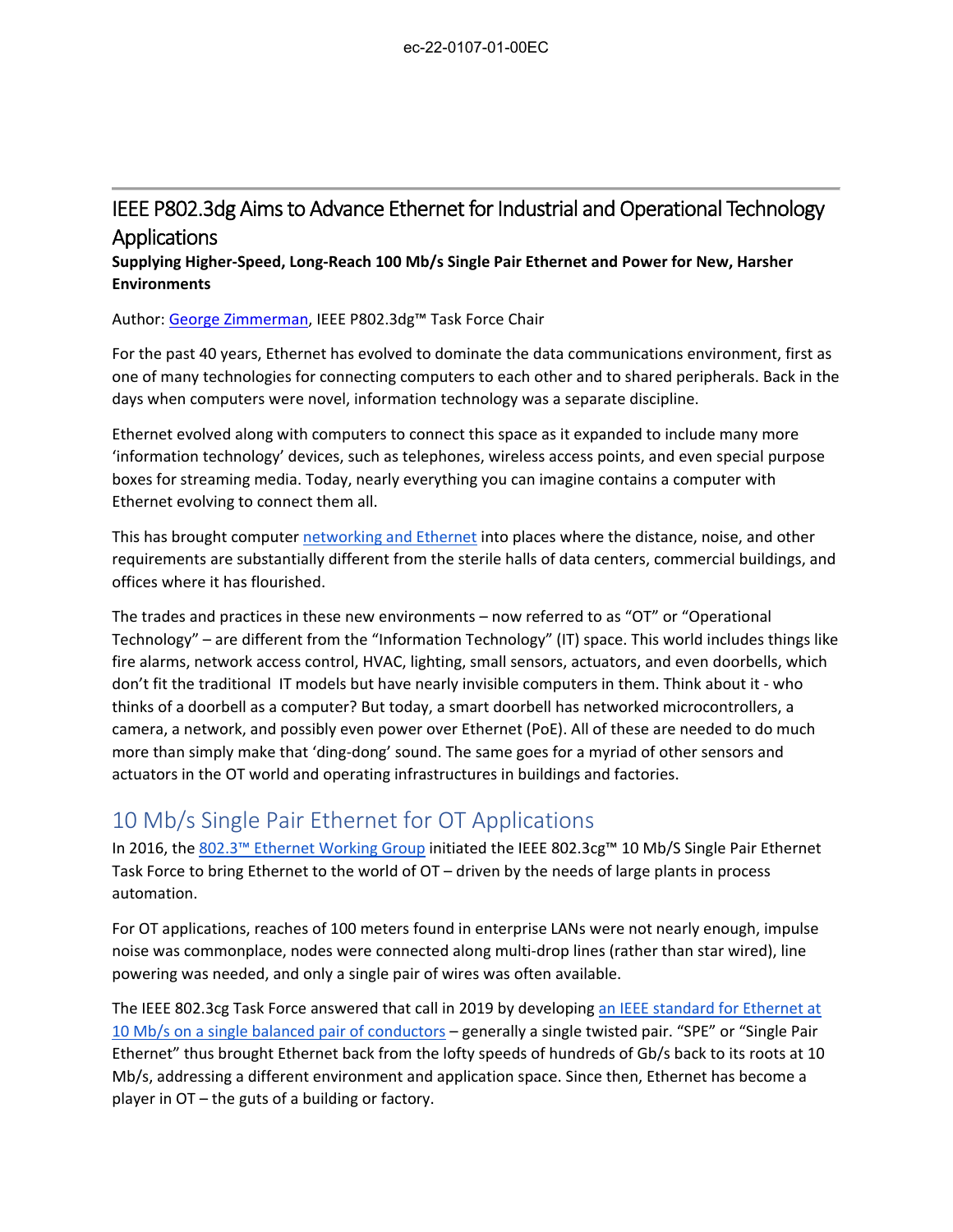The point-to-point 10BASE-T1 physical layers (PHYs) of the IEEE 802.3cg standard project came in a short reach (15m) and a long reach (up to 1 km) form:

- <del>10Base</del>10BASE-T1S for networks up to 15 meters, primarily targeted at automotive applications;
- <del>10Base10BASE</del>-T1L for networks up to 1,000 meters, designed for IoT and industrial applications.

These technologies are now appearing as products and have been demonstrated by industrial companies for application in automated factories of the future.

The march towards a unified network architecture has begun. With it, the demand for more speed to feed the growing number of nodes, as well as other features to support the applications unveiled Ethernet's promise to take the industrial world by storm.

Even during the pandemic shutdown, companies showed demonstrations of 10BASE‐T1L equipment at industrial trade shows like ACHEMA Pulse 2021. Ethernet supplied 10 Mb/s of bandwidth to applications that had previously had 10's of kb/s. Interest and imagination were sparked, and the number of projected nodes was growing.

## IEEE P802.3dg Will Extend Ethernet Speed for the OT World

Recognizing the industry demand, the IEEE 802.3 Working Group held a call for interest in 2021 to began an activity to start considering the next phase of long-reach single pair Ethernet in 2021.

Applications went well beyond simply carrying the growing amount of data from linear networks with 10Mb/s spurs. They also considered emerging connectivity needs for sensors and actuators in renewable energy farms, mobile machines, and low‐latency motion control loops for industrial servo motors, with the potential for addressing more than 45 million nodes per year in 2022.

Similar to how Ethernet evolved in the 1980s and 1990s, the project focused on the next‐decade speed step – 100 Mb/s. While there is a 100BASE-T1 standardized under IEEE 802.3bw™-2015, it was targeted at automotive applications, with reaches of 15 meters.

The new IEEE P802.3dg™ standards project will target a much longer reach, suitable for OT applications, with an objective of up to 500m. This reach was targeted because of its commonality with one of the operating modes for the 10BASE‐T1L PHY, making upgrades easy – along the path proven years ago by 4 pair wired Ethernet in the enterprise.

This helps address the demand for long reach, low latency, and low voltage signals in a noisy, impulsive environment. The IEEE P802.3dg standards project will look at higher performance modulation than 10BASE‐T1L and possibly the use of forward error correcting codes and other techniques to deal with the challenges of the noise environment. The project will also serve low-latency links, possibly by enabling special operating modes with a shorter reach. Additionally, like IEEE 802.3cg, the new project has an aim to support associated power delivery along with the 100 Mb/s physical layer transmission.